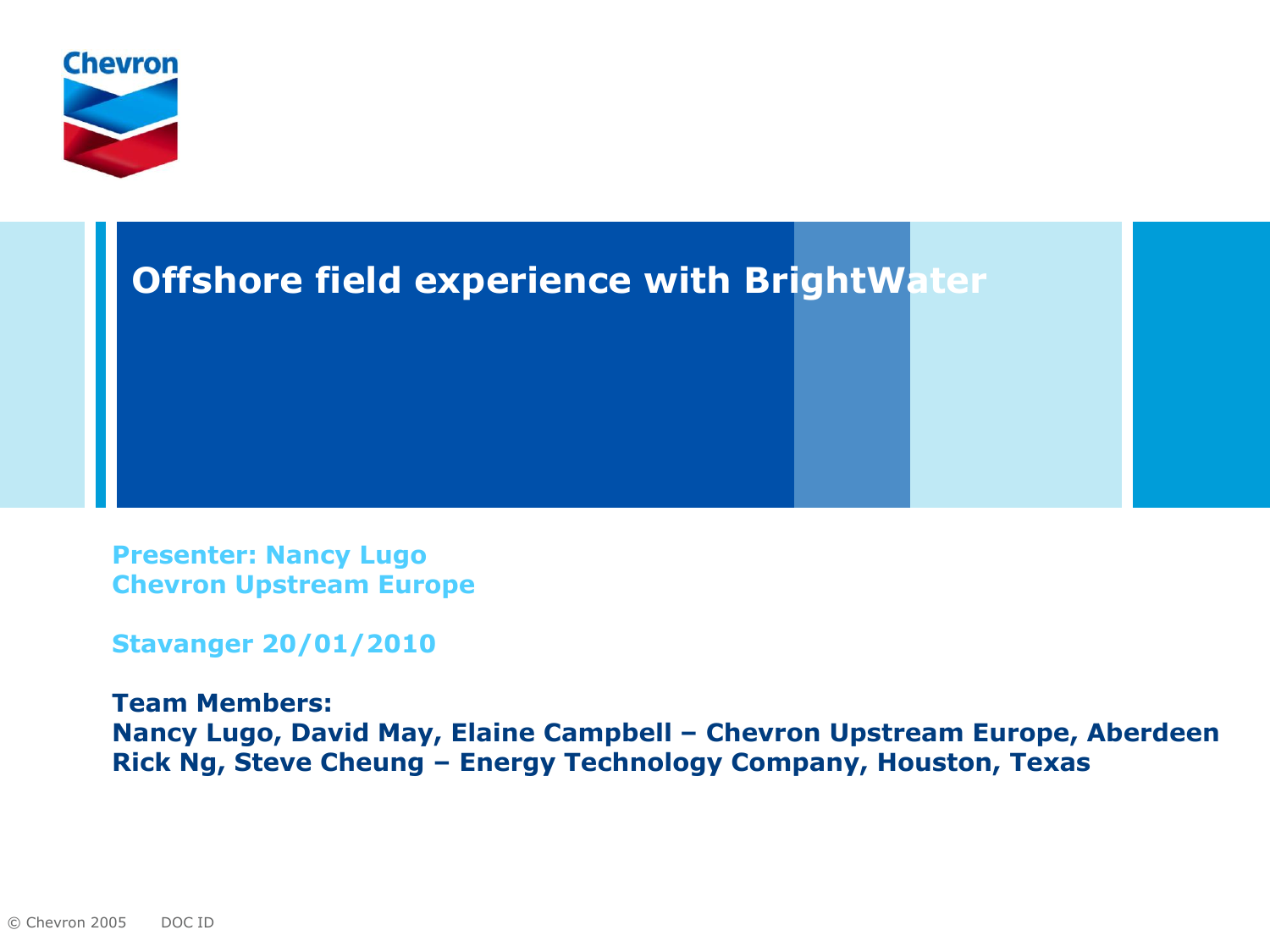

# **Agenda**

- •What is BrightWater
- •Applications in the world
- •BrightWater in Strathspey
	- •Strathspey field and geology
	- BrightWater treatment in Strathspey
	- •Modeling process
	- •Treatment execution
	- •Results
- •Lessons Learned
- **•Conclusions**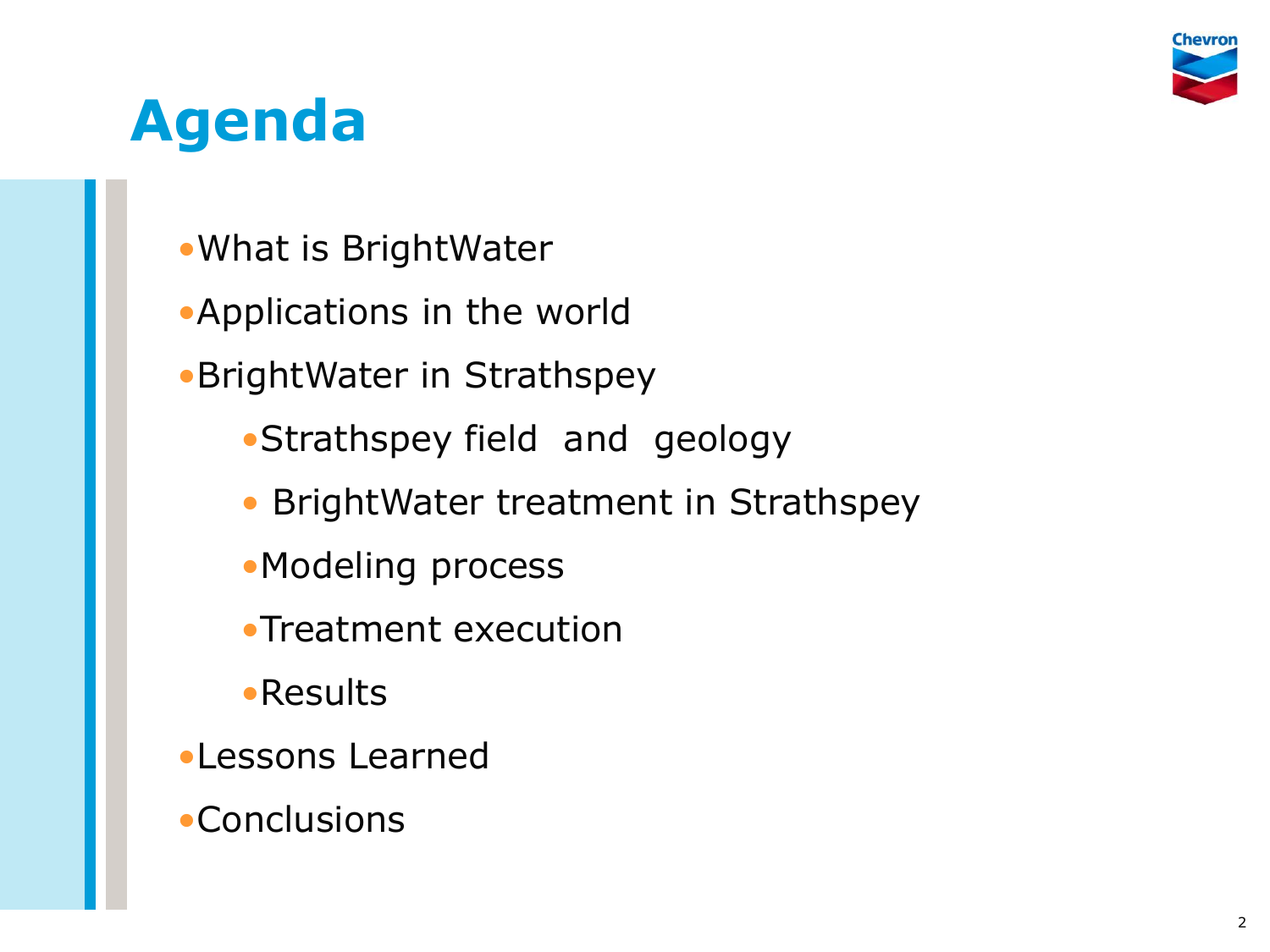

## **What is BrightWater**

- Novel particulate system for in– depth waterflood conformance control
- Co -developed between Chevron, BP and Nalco
- Small cross -linked polymer particles bullheaded into injection well
- Propagate deep into the reservoir
- Once heated polymer expands to block pore throats and prevent further fluid flow through rock
- Injected water diverts into less swept zones



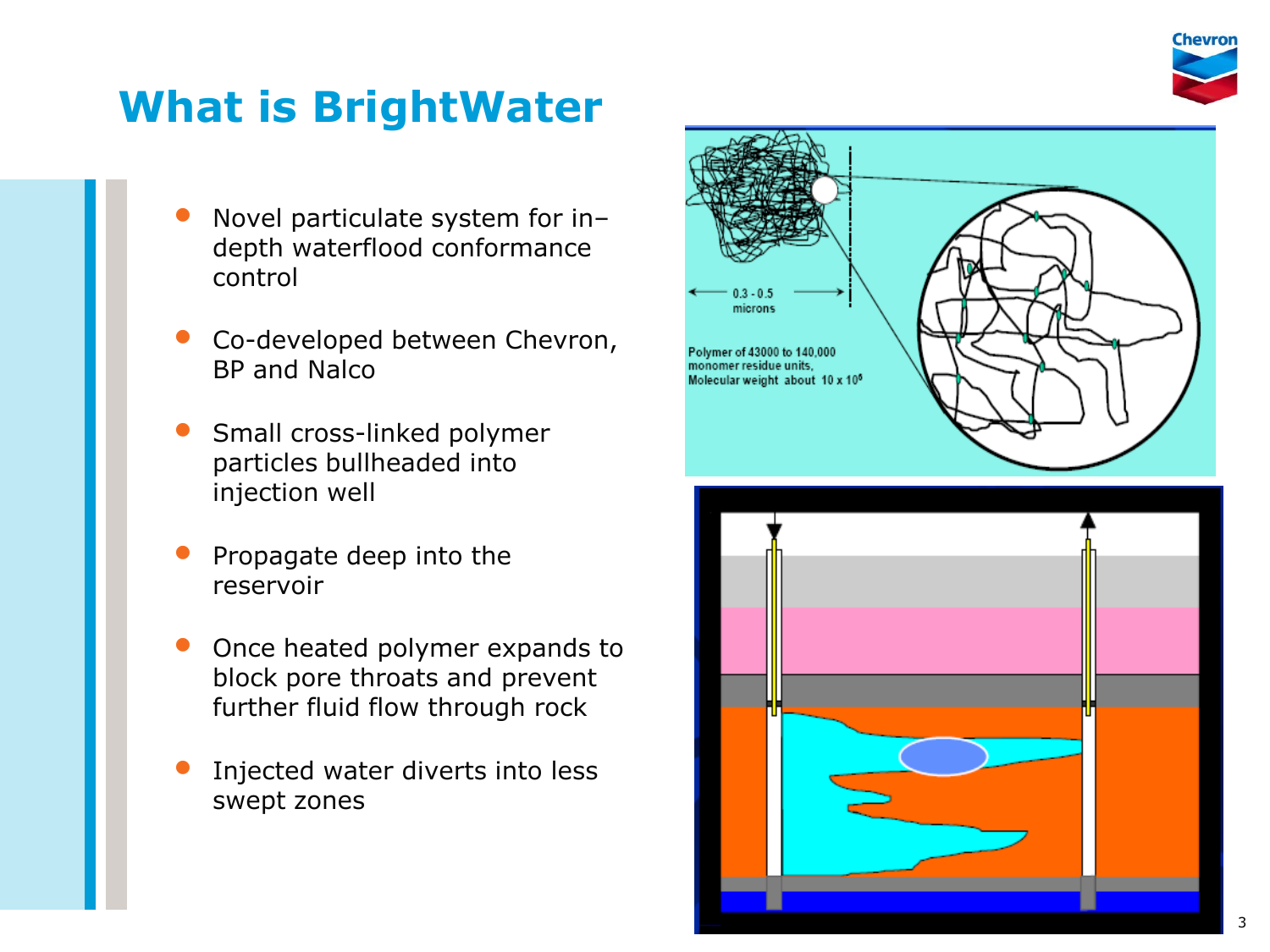

# **BrightWater applications**



#### • <sup>2001</sup>

Minas Field – Indonesia (Chevron operated)

- Extra oil observed (SPE 84897)
- 2002/03

Arbroath, North Sea (BP)

- No extra oil. Ownership changes & production issues stopped assessment of field benefit.
- 2004/05

Alaska - Milne Point & Prudhoe Bay (BP)

> • Over half a million extra barrels recovered from four trial wells. Treatment cost of just \$3.20 - \$3.80 per barrel.

• <sup>2006</sup>

**Strathspey** 

• Over 130 mboe increase first 12 months. Treatment cost of \$3.5 - \$4 per boe.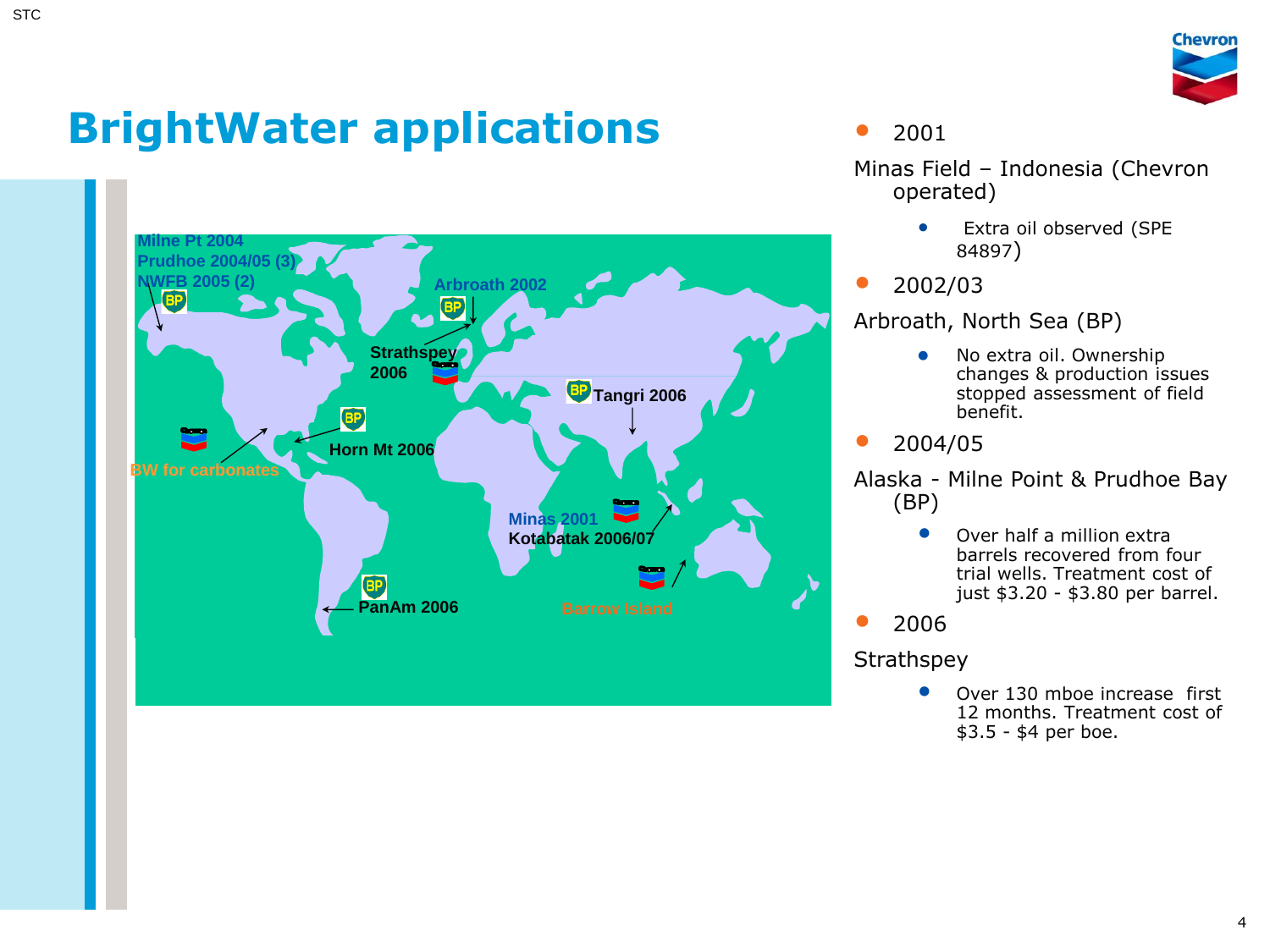

#### **Brightwater treatment in Strathspey Field**

- Subsea development
- Consists of a tilted fault block (10° West)
- **Two Reservoirs** 
	- Brent Group (Black Oil)
	- Banks Group, Statfjord Fm. (Gas Condensate)
- Production Mechanism
	- **Brent**: water flooding, best candidate for BrightWater application
	- **Statfjord:** depletion drive
	- Brightwater deployed in Brent reservoir



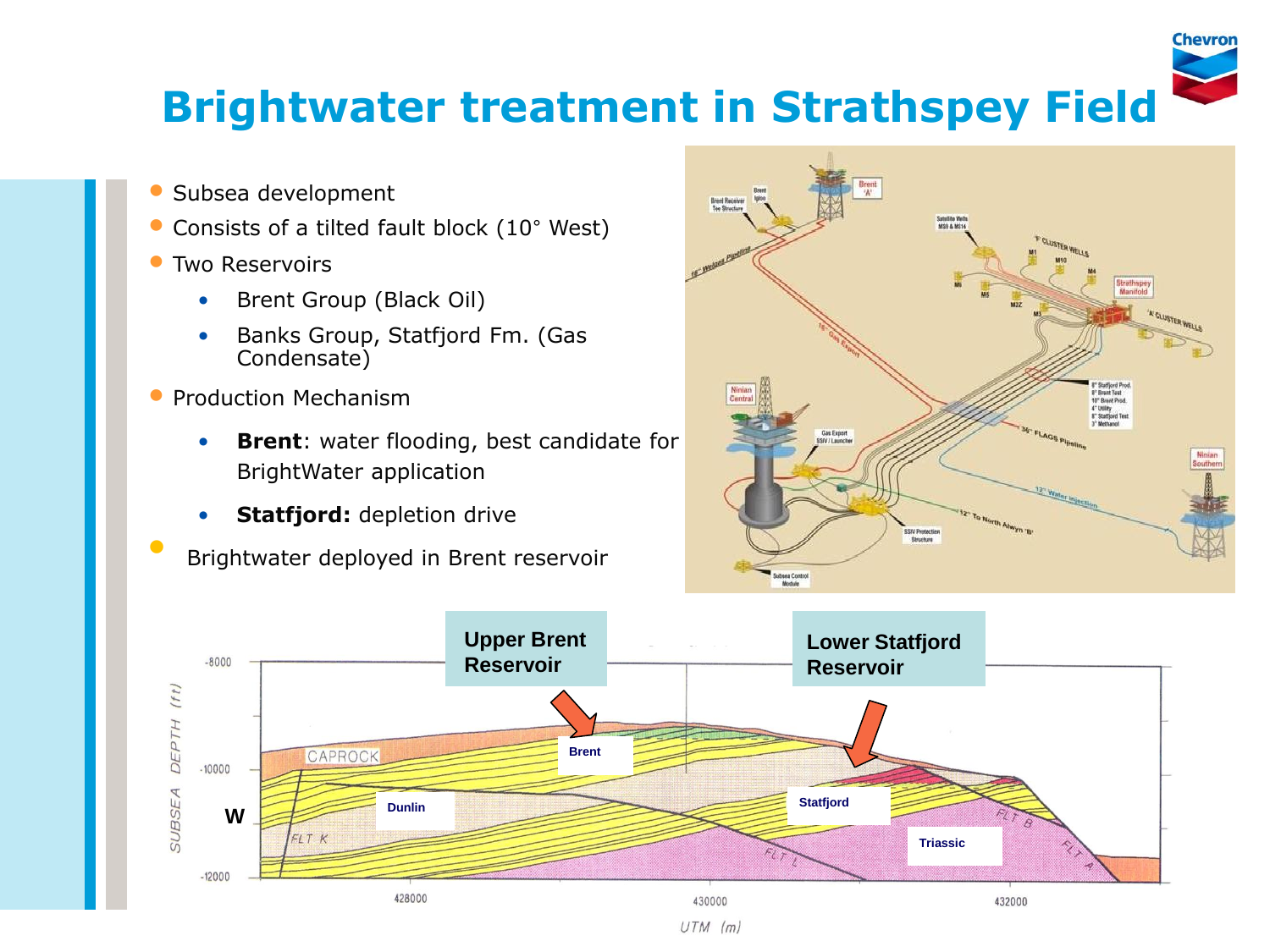

## **Strathspey Brent Geology**

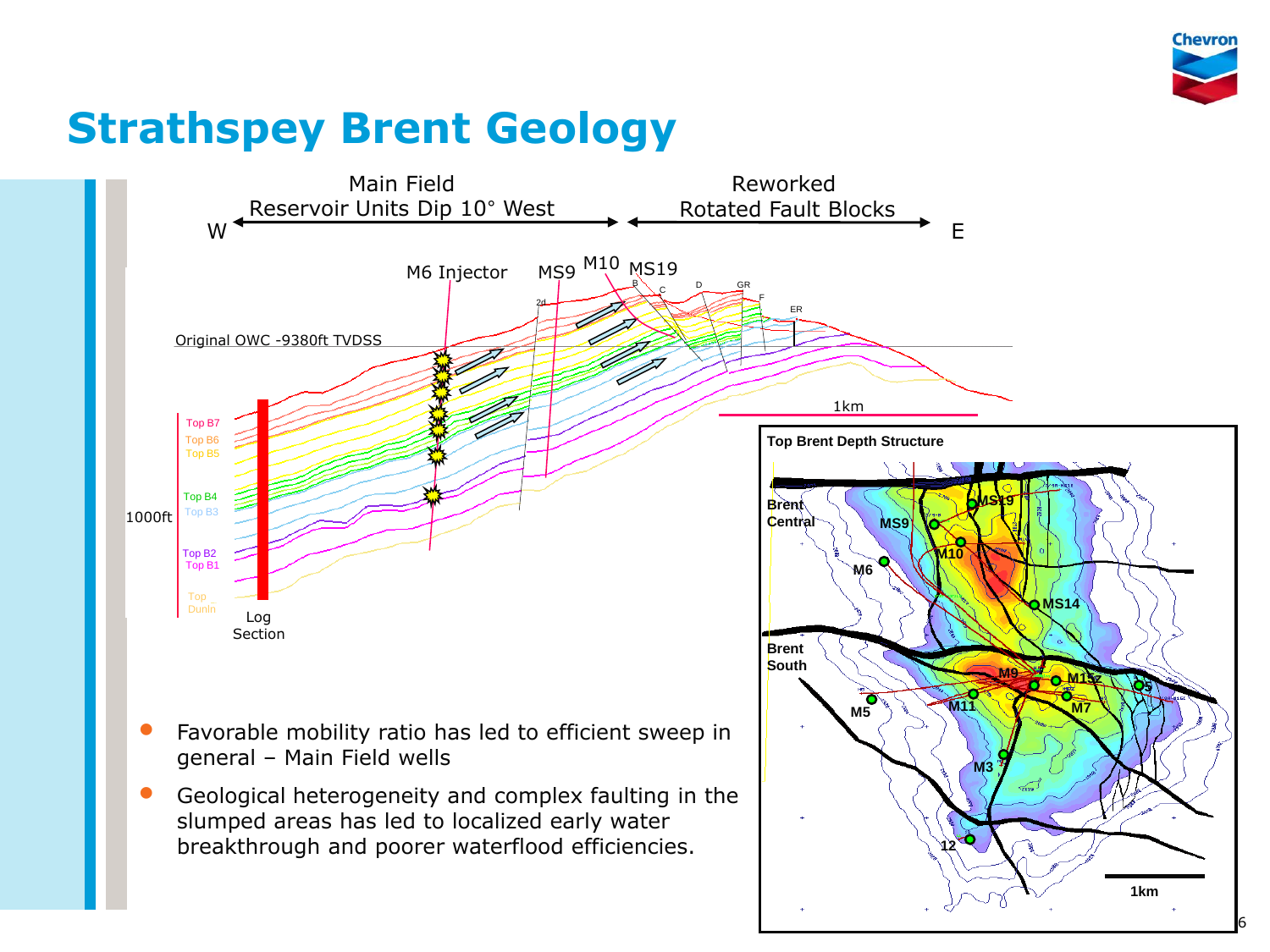

#### **MS14 as candidate for BW treatment**







•Fast watercurt development at MS19 after MS14 injection started

•Reservoir simulation indicated high oil saturation around MS19.

•Conventional water shut-off methods require well intervention

• Cost prohibitive in a subsea environment

• BrightWater treatment recommended for well MS14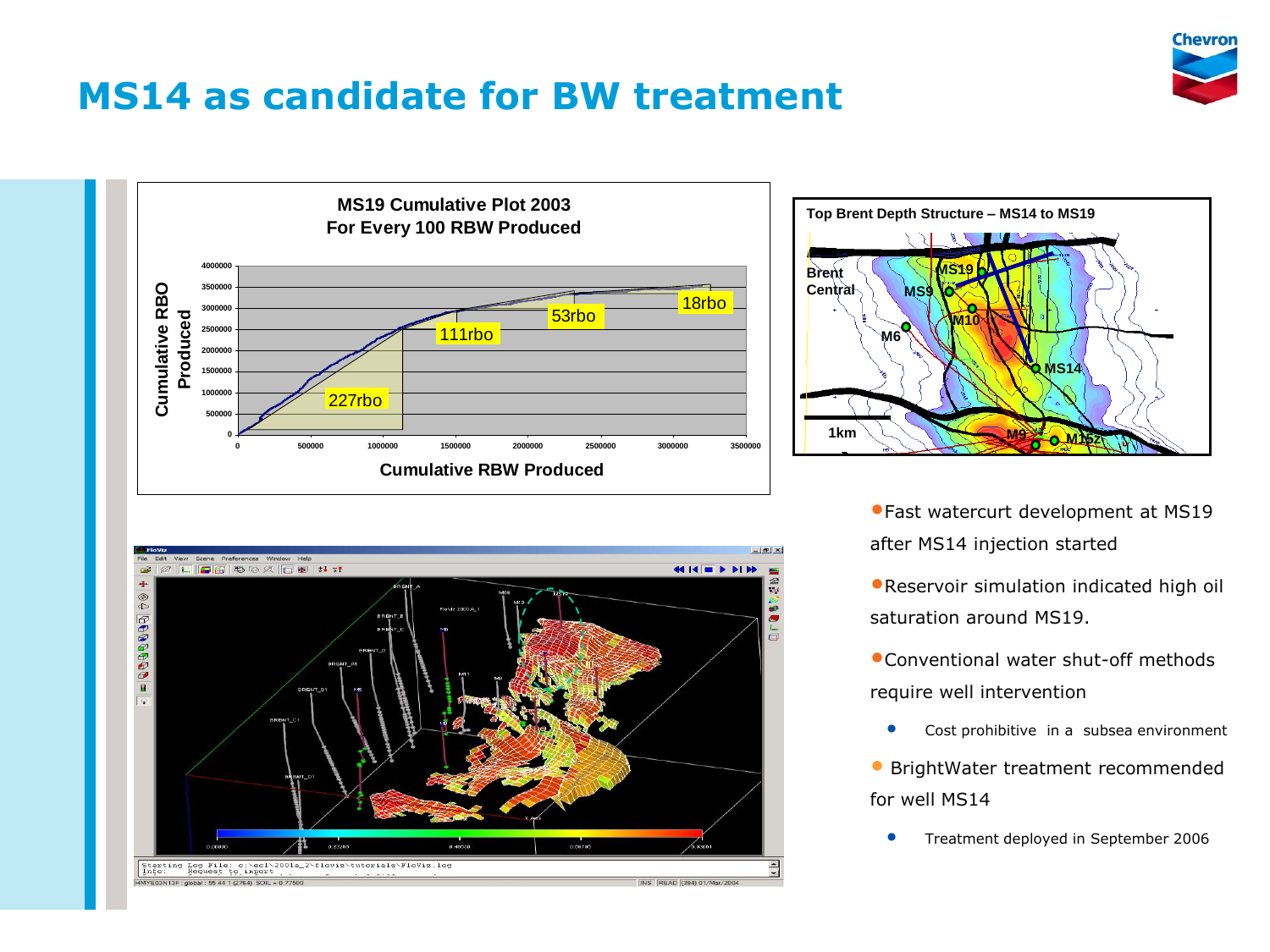

# **Cross Section (W-E) along MS19 well path**

- •Reworked fault blocks
- •Faults act as baffles not sealing
- •M6 injector give underlying support but not enough direct
- support within the fault compartments
- •MS14 considered a good injector candidate as it could sweep north towards the faulted compartments
- Cross Section 1 along MS19 Well Path •Hard to get efficient sweep in this area



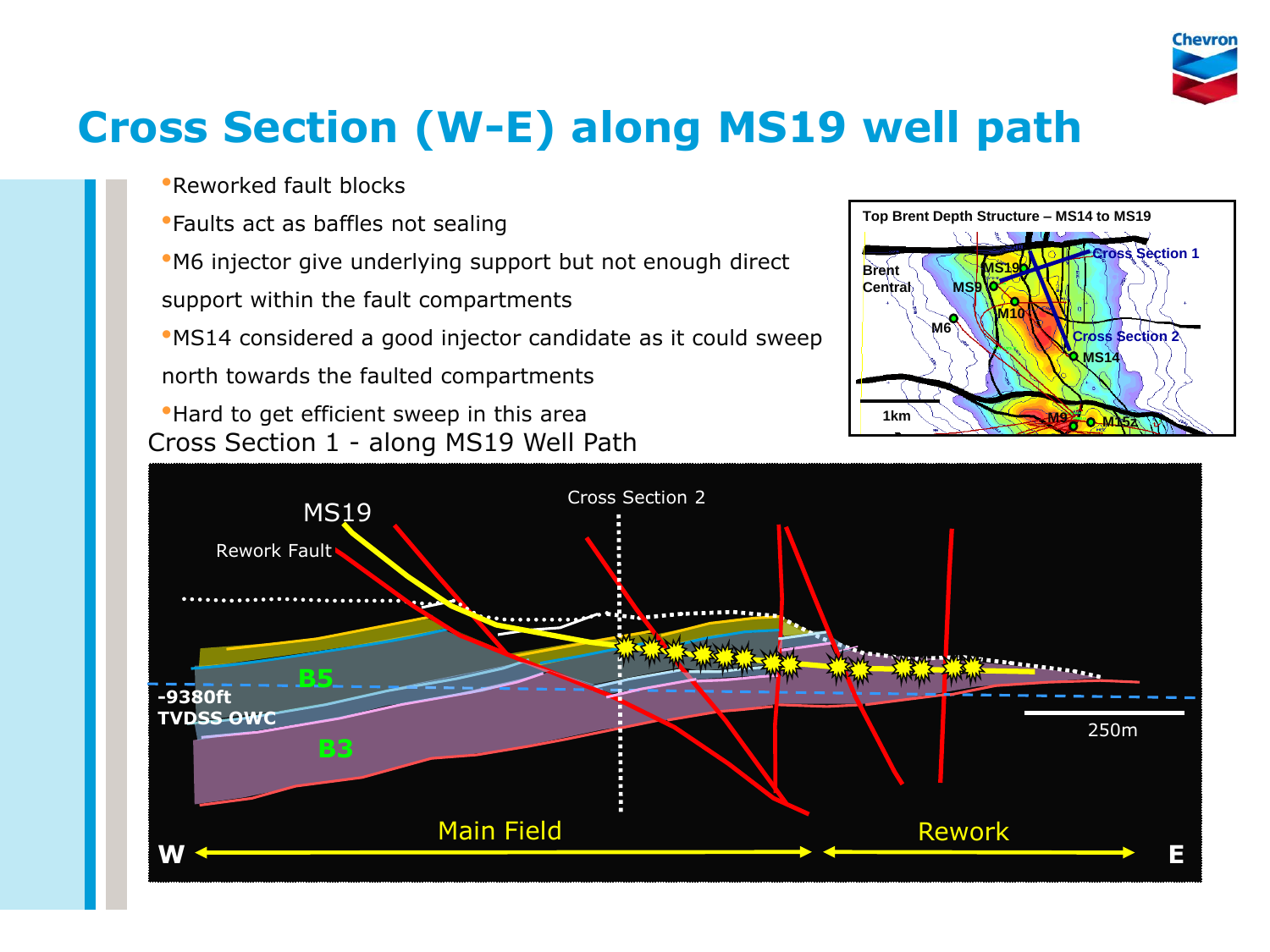

## **Cross Section MS14 to MS19**

•N to S fault structure indicates channeling was likely •Perm differences between layers indicated thief zones

were likely

- •Possible improved vertical sweep efficiency was a target
- •MS14 was proposed as target for BW



#### Cross Section 2 - MS14 to MS19

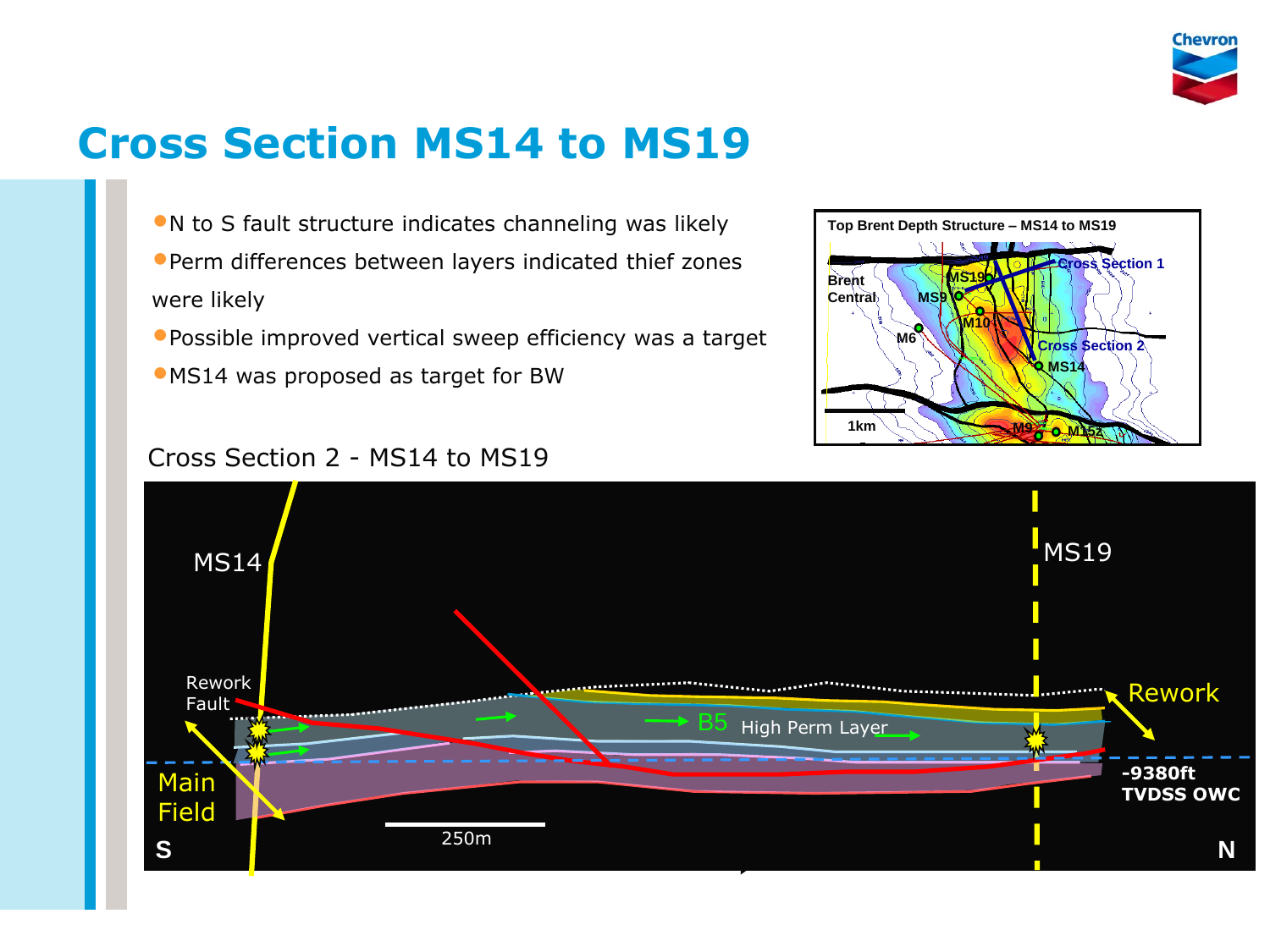

#### **Modeling Process – BrightWater**

#### **Temperature regime around injector**

#### •Use tracer

- Determine well-well transit time and temp (help select best grade for the application)
- Look at where the bulk injected BW would go





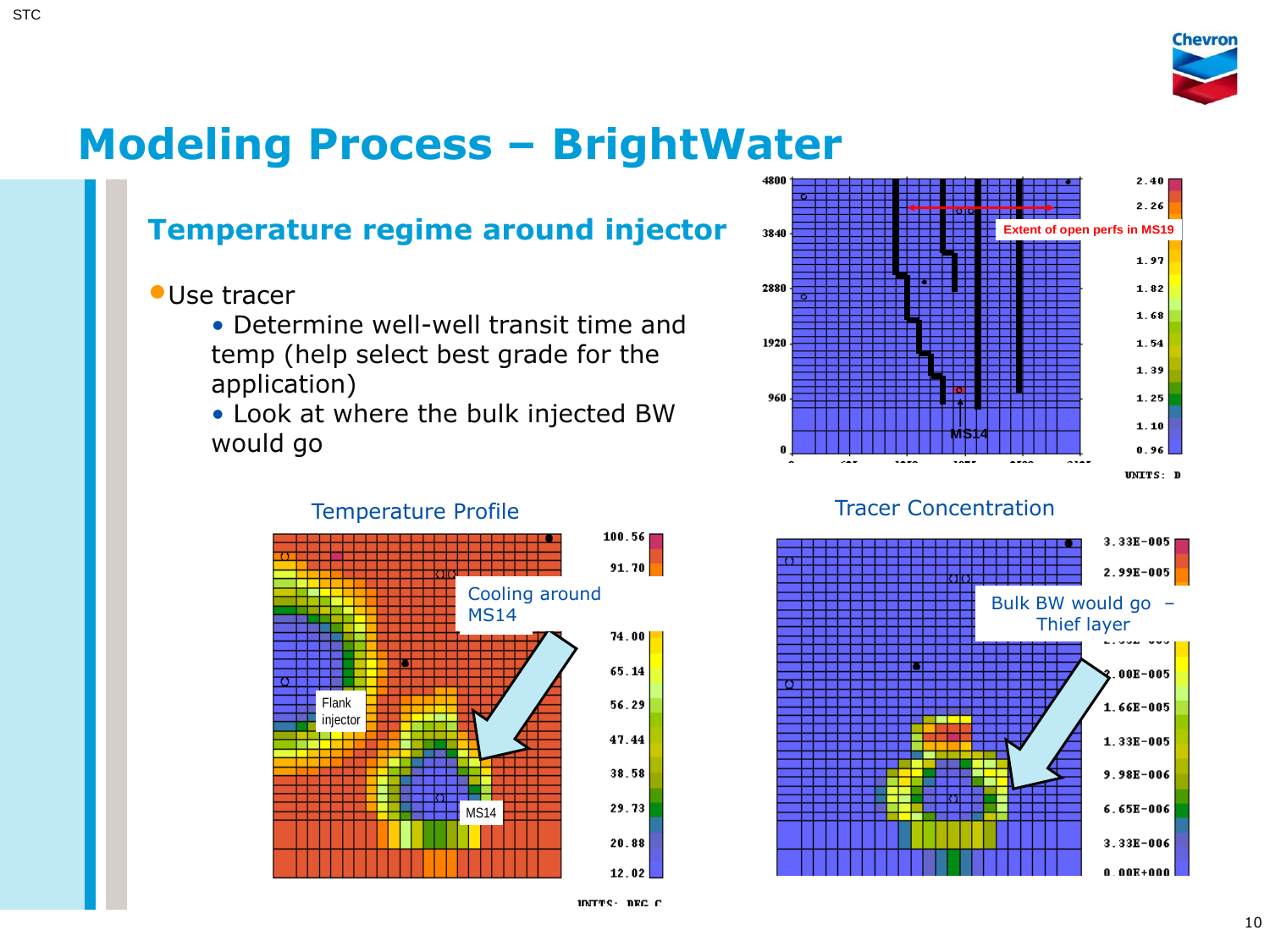

# **Modeling Process BrightWater (cont…)**

#### **Determine BrightWater Grade using Lab Tests**

- Check activation times using bottle tests
- Inject selected BW grade into sand packs to check activation time/strength
- Calculate Resistance Factor
- Reservoir core test to select optimum formulation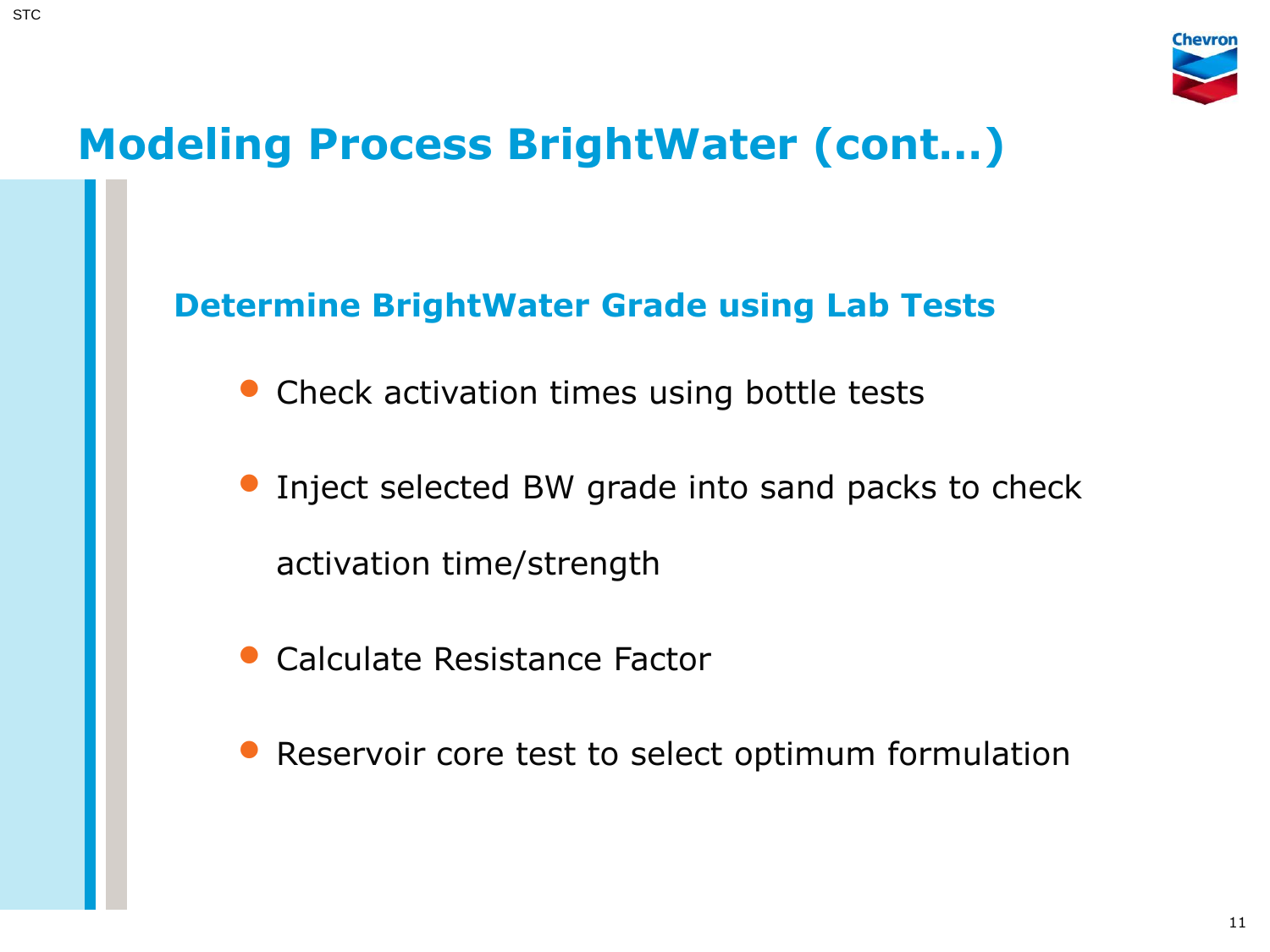

## **Modeling Process BrightWater (cont…)**

#### **Predict Incremental Oil**

- •Run full waterflood history match
- •Reduce permeability in the model at the position reached by tracer after heating
- •Rerun tracer (assess if water takes a different route)
- •Predict oil recovery with and without BW
- •Predict incremental oil
- •Calculate required treatment quantity



INTES: BEC C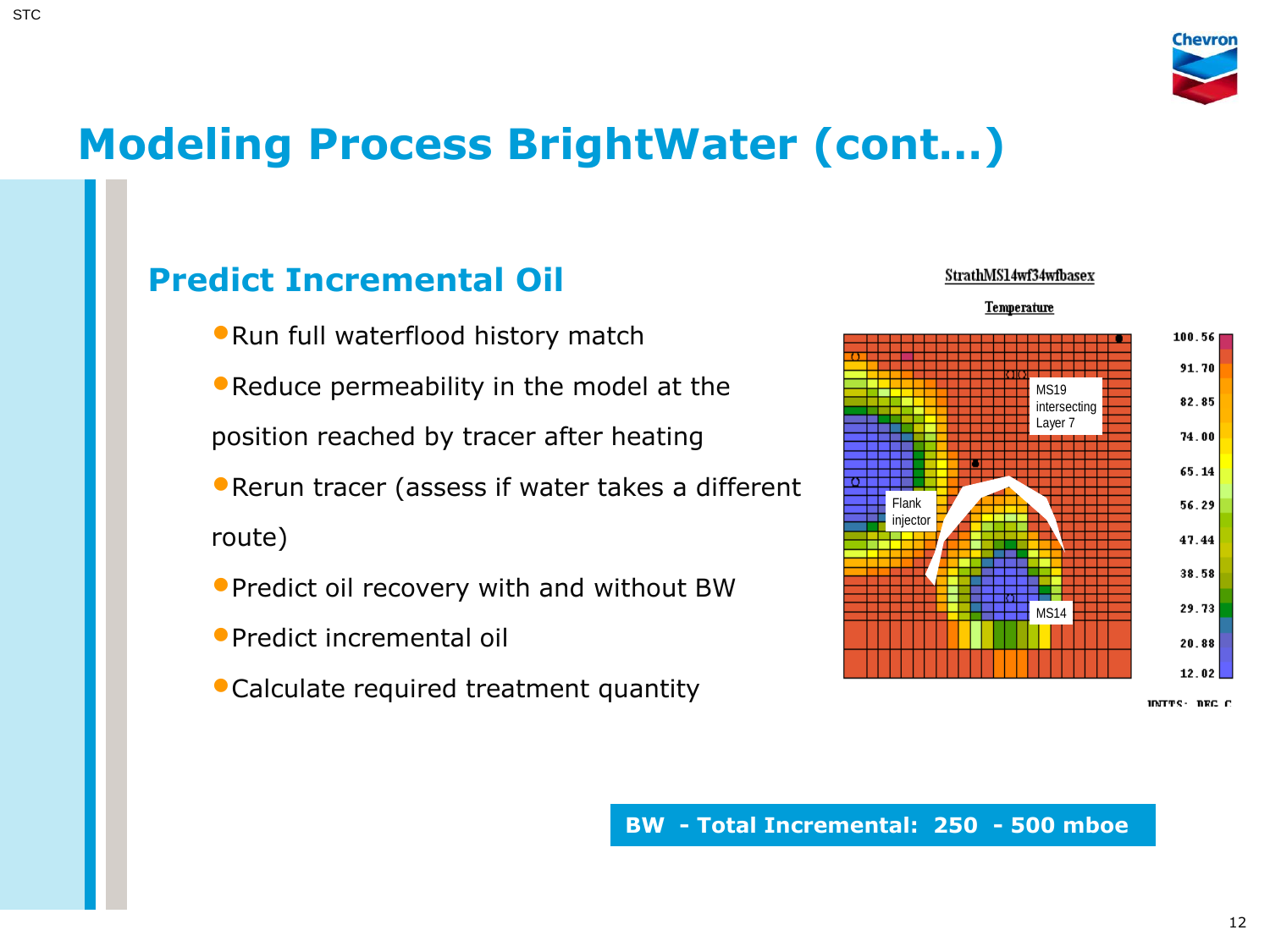

#### **Treatment Execution** STRATHSPEY SUBSEA LAYOUT

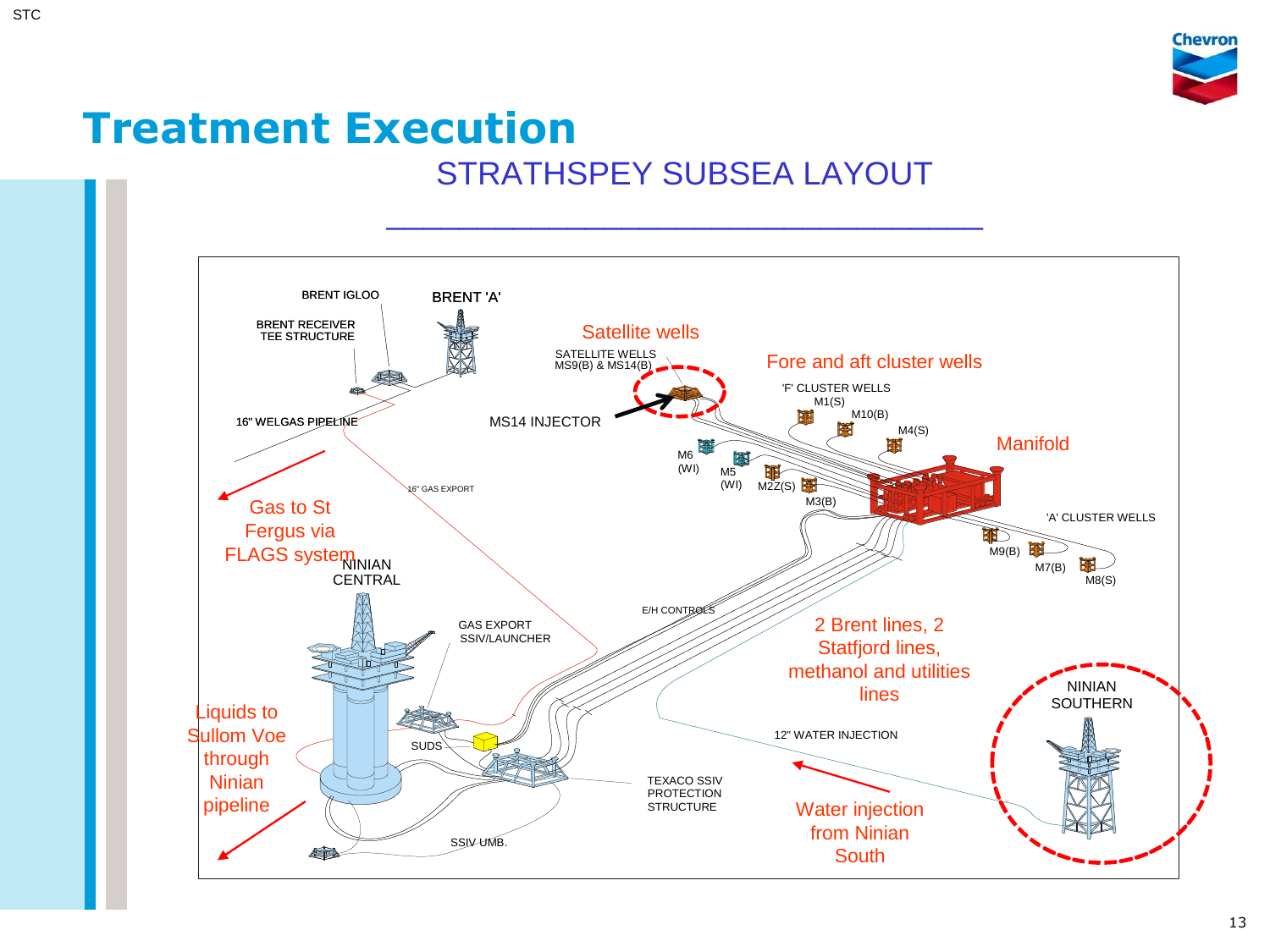

# **Brightwater Treatment - Logistics**

## • Planned

- 140,000 litres Brightwater
- 70,000 litres BW Surfactant
- Spiked to 58,000 BBL Injection Water
	- ▶ 1.5% Polymer Concentration
- Pump Time at 22,000 bpd (15bpm)
	- $\triangleright$  2.7 DAYS
- **Actual** 
	- **Metering Error** 
		- **First Half Of Polymer Treatment At 1%**
		- Second Half At 1.5%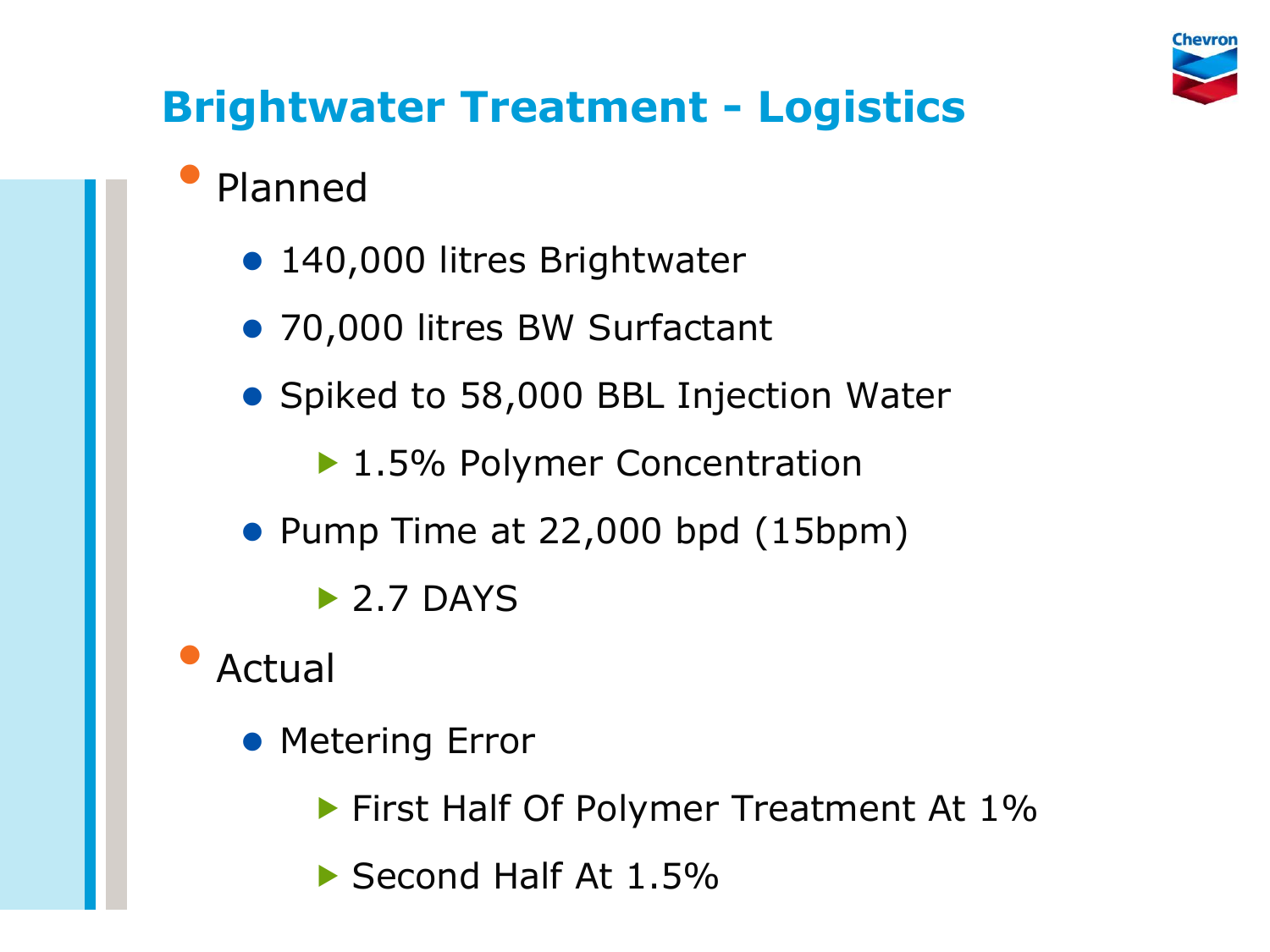#### **Results**





- In 2007 the watercut appeared to be more controlled.
- Under similar voidage replacement conditions water cut accelerated to 80% over a matter of nine months in 2003
	- BrightWater® slowed down the passage of water considerably between injector and producer.
- Allows MS19 to flow naturally at higher fluid rates with lower water-cut.
	- Data indicated oil production rise of 575 boepd.
	- Incremental of 130 MBOE first year
	- Total incremental hydrocarbon estimated to rise to 317,300 boe

Chevror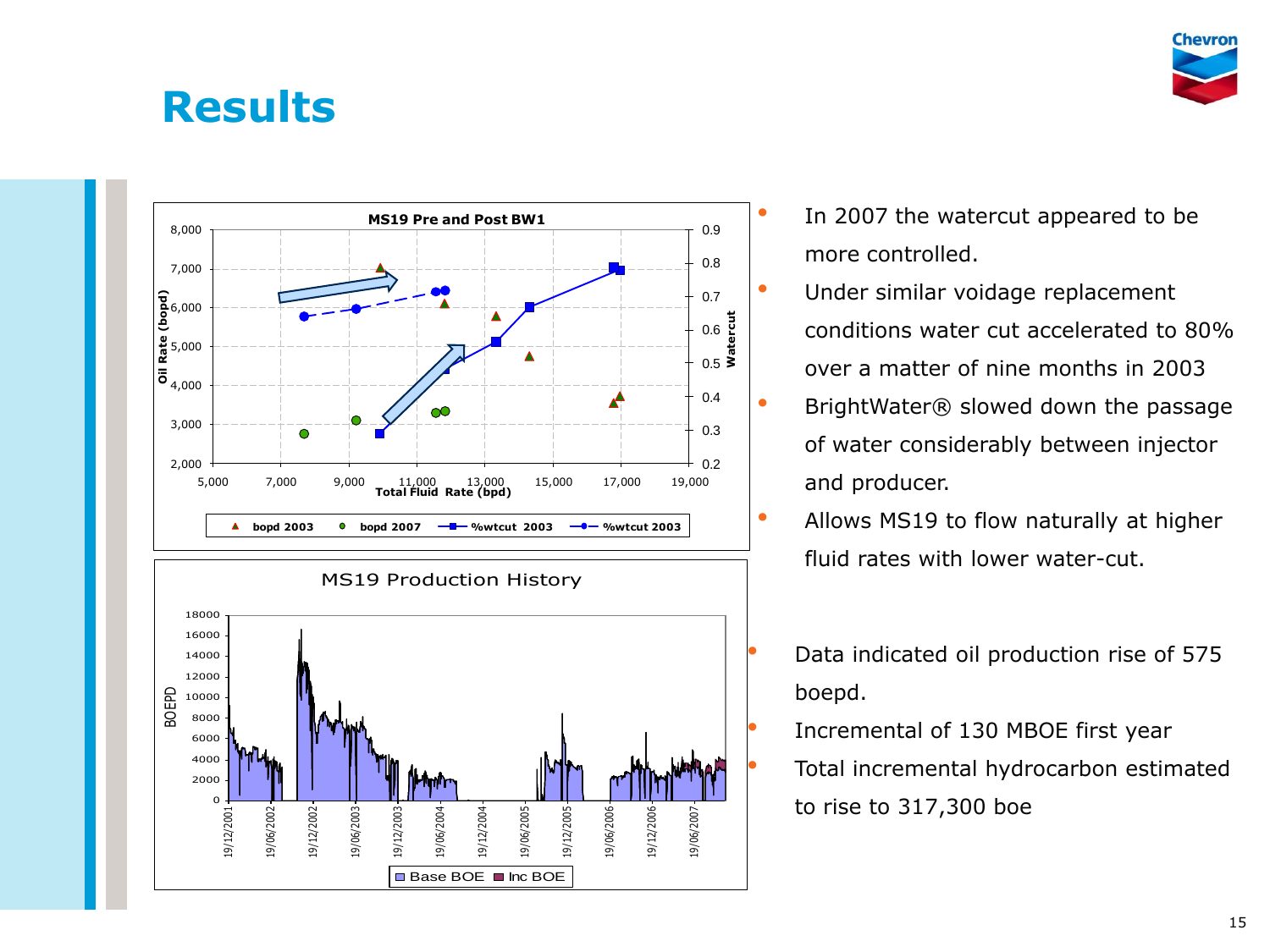

# **Best Practices and Lessons Learned**

#### **Best Practices.**

- Committed cooperative efforts among operators, vendors and research insititutes can deliver innovative technologies for enhancing hydrocarbon recovery.
- Investigate all data available to determine transit time between injector and producer. Consider an interwell tracer test first if there is a chance of very rapid connection between wells
- Simple simulation studies add valuable insights to the design and provide useful estimation of incremental oil recovery.

#### **Lessons Learned.**

- Long term operator commitment is needed assign resource, monitor results and document.
- Failure of of crucial subsea equipment can make monitoring of well performance very difficult for long periods until opportune availability of vessels is possible.
- More thorough yard trials for pumping Brightwater should be conducted with the vendor and operator personnel present.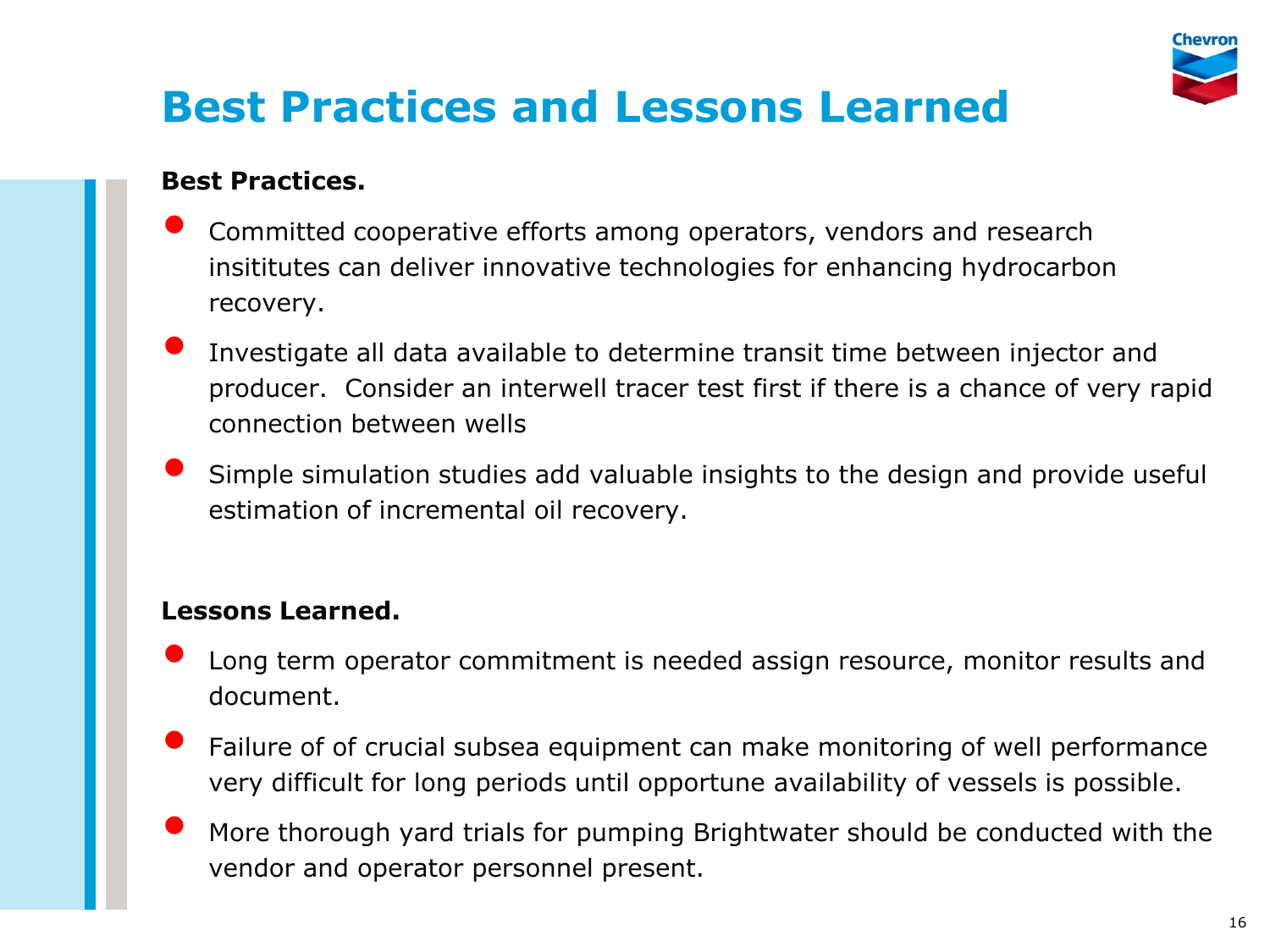

## **Conclusions**

- Brightwater was successfully deployed via a 10 mile subsea water injection line from the Ninian South Platform
- The treatment reduced the rate of water injection channeling between injector MS14 and producer MS19.
- The impact on MS19 is that the well can produce at a higher total fluid rate with a lower watercut leading to increased oil production.
- Incremental oil delivered in the first 12 months is 130,000 boe.